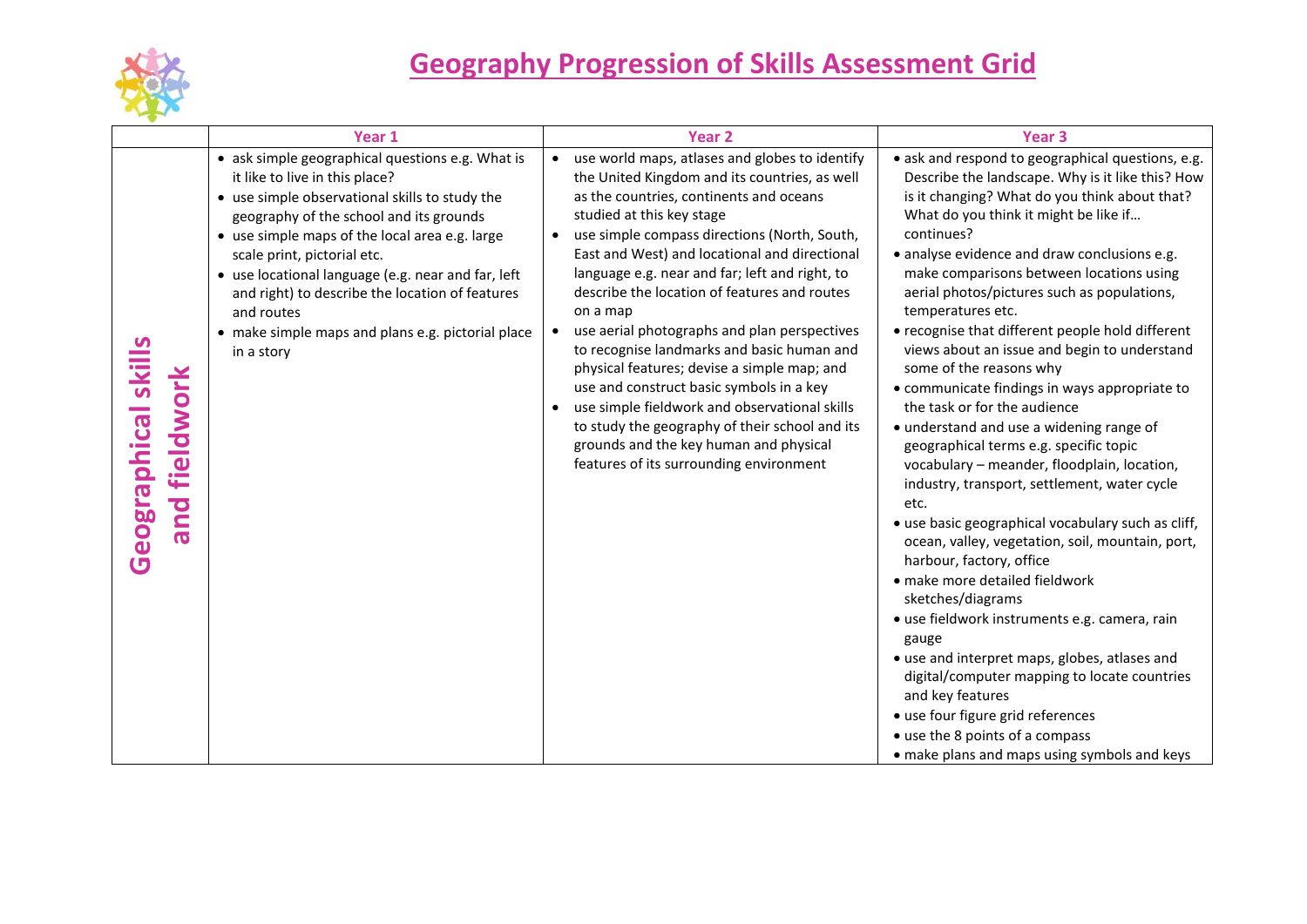| knowledge<br><b>Locational</b> | • understand how some places are linked to<br>other places e.g. roads, trains                                                                                                                                                                                                     | • name and locate the world's seven continents<br>and five oceans<br>name, locate and identify characteristics of<br>$\bullet$<br>the four countries and capital cities of the<br>United Kingdom<br>name, locate and identify characteristics of<br>$\bullet$<br>the seas surrounding the United Kingdom                                                                                                                                                                                                                                                                                         | • identify where countries are within the UK and<br>the key topographical features<br>• name and locate the cities of the UK                      |
|--------------------------------|-----------------------------------------------------------------------------------------------------------------------------------------------------------------------------------------------------------------------------------------------------------------------------------|--------------------------------------------------------------------------------------------------------------------------------------------------------------------------------------------------------------------------------------------------------------------------------------------------------------------------------------------------------------------------------------------------------------------------------------------------------------------------------------------------------------------------------------------------------------------------------------------------|---------------------------------------------------------------------------------------------------------------------------------------------------|
| Human and<br>physical          | • describe seasonal weather changes                                                                                                                                                                                                                                               | identify seasonal and daily weather patterns in<br>$\bullet$<br>the United Kingdom and the location of hot<br>and cold areas of the world in relation to the<br>Equator and the North and South Poles<br>use basic geographical vocabulary to refer to<br>$\bullet$<br>key physical features, including: beach, cliff,<br>coast, forest, hill, mountain, sea, ocean, river,<br>soil, valley, vegetation, season and weather<br>• use basic geographical vocabulary to refer to<br>key human features, including: city, town,<br>village, factory, farm, house, office, port,<br>harbour and shop | • identify physical and human features of the<br>locality<br>• explain about weather conditions/patterns<br>around the UK and parts of the Europe |
| Place knowledge                | • name, describe and compare familiar places<br>• link their homes with other places in their local<br>community<br>• know about some present changes that are<br>happening in the local environment e.g. at<br>school<br>• suggest ideas for improving the school<br>environment | understand geographical similarities and<br>differences through studying the human and<br>physical geography of a small area of the<br>United Kingdom, and of a small area in a<br>contrasting non-European country                                                                                                                                                                                                                                                                                                                                                                              | • understand why there are similarities and<br>differences between places<br>· develop an awareness of how places relate to<br>each other         |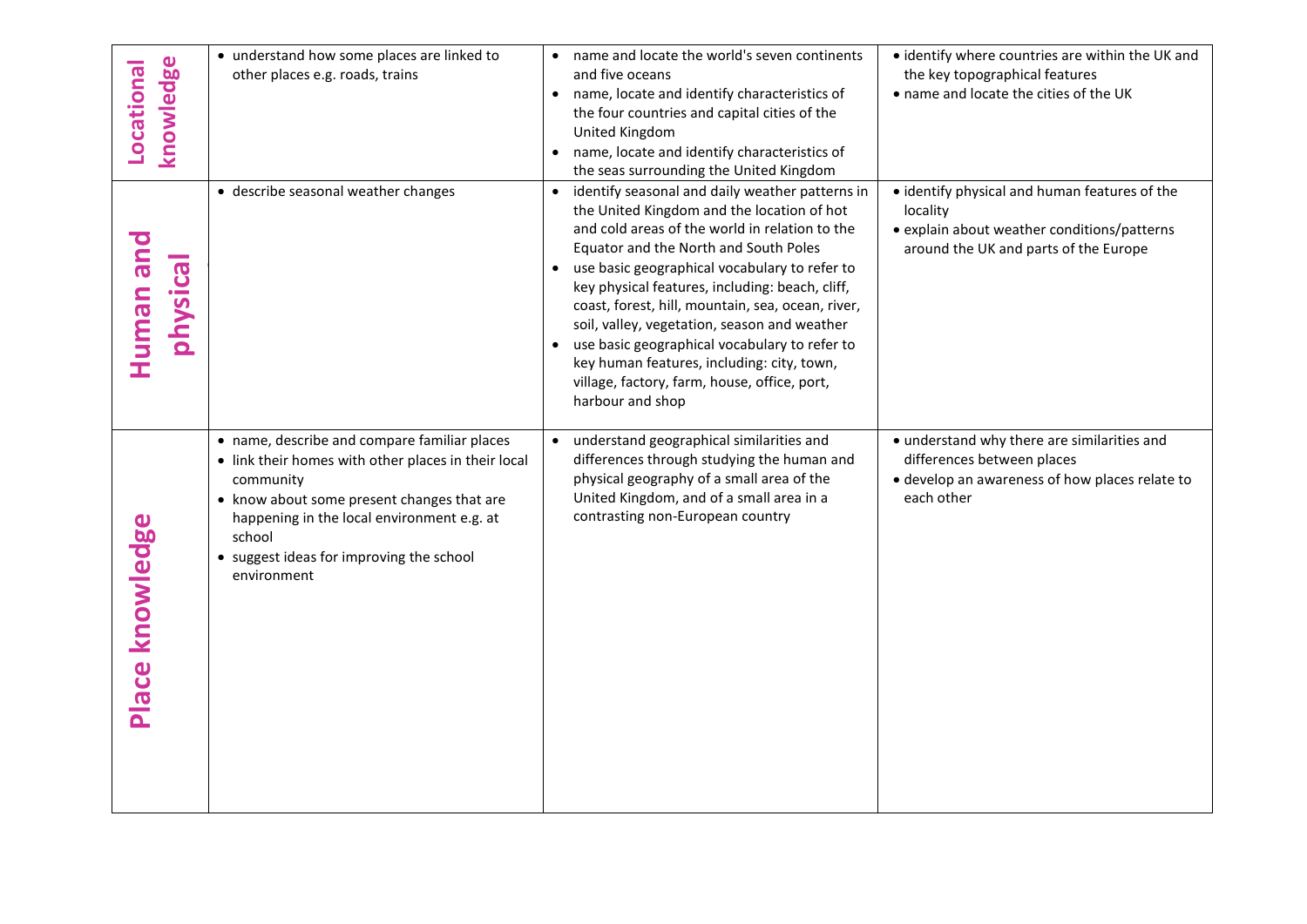|                                     | Year <sub>4</sub>                                                                                                                                                                                                                                                                                                                                                                                                                                    | Year <sub>5</sub>                                                                                                                                                                                                                                                                                                                                                                                                                                                                                                                                                                                                                                                                                       | Year <sub>6</sub>                                                                                                                                                                                                                                                                                                                                                                                                                                                                                                                                                                                                                                                                                                                                                                                                                                                             |
|-------------------------------------|------------------------------------------------------------------------------------------------------------------------------------------------------------------------------------------------------------------------------------------------------------------------------------------------------------------------------------------------------------------------------------------------------------------------------------------------------|---------------------------------------------------------------------------------------------------------------------------------------------------------------------------------------------------------------------------------------------------------------------------------------------------------------------------------------------------------------------------------------------------------------------------------------------------------------------------------------------------------------------------------------------------------------------------------------------------------------------------------------------------------------------------------------------------------|-------------------------------------------------------------------------------------------------------------------------------------------------------------------------------------------------------------------------------------------------------------------------------------------------------------------------------------------------------------------------------------------------------------------------------------------------------------------------------------------------------------------------------------------------------------------------------------------------------------------------------------------------------------------------------------------------------------------------------------------------------------------------------------------------------------------------------------------------------------------------------|
| Geographical skill<br>and fieldwork | • understand and use a widening range of<br>geographical terms e.g. specific topic<br>vocabulary - contour, height, valley, erosion,<br>deposition, transportation, headland,<br>volcanoes, earthquakes etc.<br>• measure straight line distances using the<br>appropriate scale<br>• explore features on OS maps using 6 figure grid<br>references<br>• draw accurate maps with more complex keys<br>• plan the steps and strategies for an enquiry | • understand and use a widening range of<br>geographical terms e.g. specific topic<br>vocabulary - climate zones, biomes and<br>vegetation belts, rivers, mountains, volcanoes<br>and earthquakes, and the water cycle                                                                                                                                                                                                                                                                                                                                                                                                                                                                                  | • use maps, atlases, globes and digital/computer<br>mapping to locate countries and describe<br>features studied<br>• use the eight points of a compass, four and six-<br>figure grid references, symbols and key<br>(including the use of Ordnance Survey maps) to<br>build his/her knowledge of the United Kingdom<br>and the wider world<br>• use fieldwork to observe, measure, record and<br>present the human and physical features in the<br>local area using a range of methods, including<br>sketch maps, plans and graphs, and digital<br>technologies<br>• understand and use a widening range of<br>geographical terms e.g. specific topic<br>vocabulary - urban, rural, land, use,<br>sustainability, tributary, trade links etc.<br>• use maps, charts etc. to support decision<br>making about the location of places e.g. new<br>bypass                       |
| ocational knowledge                 | • recognise the different shapes of the<br>continents<br>· demonstrate knowledge of features about<br>places around him/her and beyond the UK<br>• identify where countries are within Europe,<br>including Russia<br>• recognise that people have differing qualities of<br>life living in different locations and<br>environments<br>• know how the locality is set within a wider<br>geographical context                                         | • identify and describe the significance of the<br>Prime/Greenwich Meridian and time zones<br>including night and day<br>• recognise the different shapes of countries<br>• identify the physical characteristics and key<br>topographical features of the countries within<br>North America<br>• know about the wider context of places e.g.<br>county, region, country<br>• know and describe where a variety of places are<br>in relation to physical and human features<br>. know the location of: capital cities of countries<br>in the British Isles and UK, seas around the UK,<br>European Union countries with high populations<br>and large areas and the largest cities in each<br>continent | · locate the world's countries, using maps to focus<br>on Europe (including the location of Russia) and<br>North and South America, concentrating on their<br>environmental regions, key physical and human<br>characteristics, countries, and major cities<br>• name and locate counties and cities of the United<br>Kingdom, geographical regions and their<br>identifying human and physical characteristics,<br>key topographical features (including hills,<br>mountains, coasts and rivers), and land-use<br>patterns; and understand how some of these<br>aspects have changed over time<br>• identify the position and significance of latitude,<br>longitude, Equator, Northern Hemisphere,<br>Southern Hemisphere, the Tropics of Cancer and<br>Capricorn, Arctic and Antarctic Circle, the<br>Prime/Greenwich Meridian and time zones<br>(including day and night) |